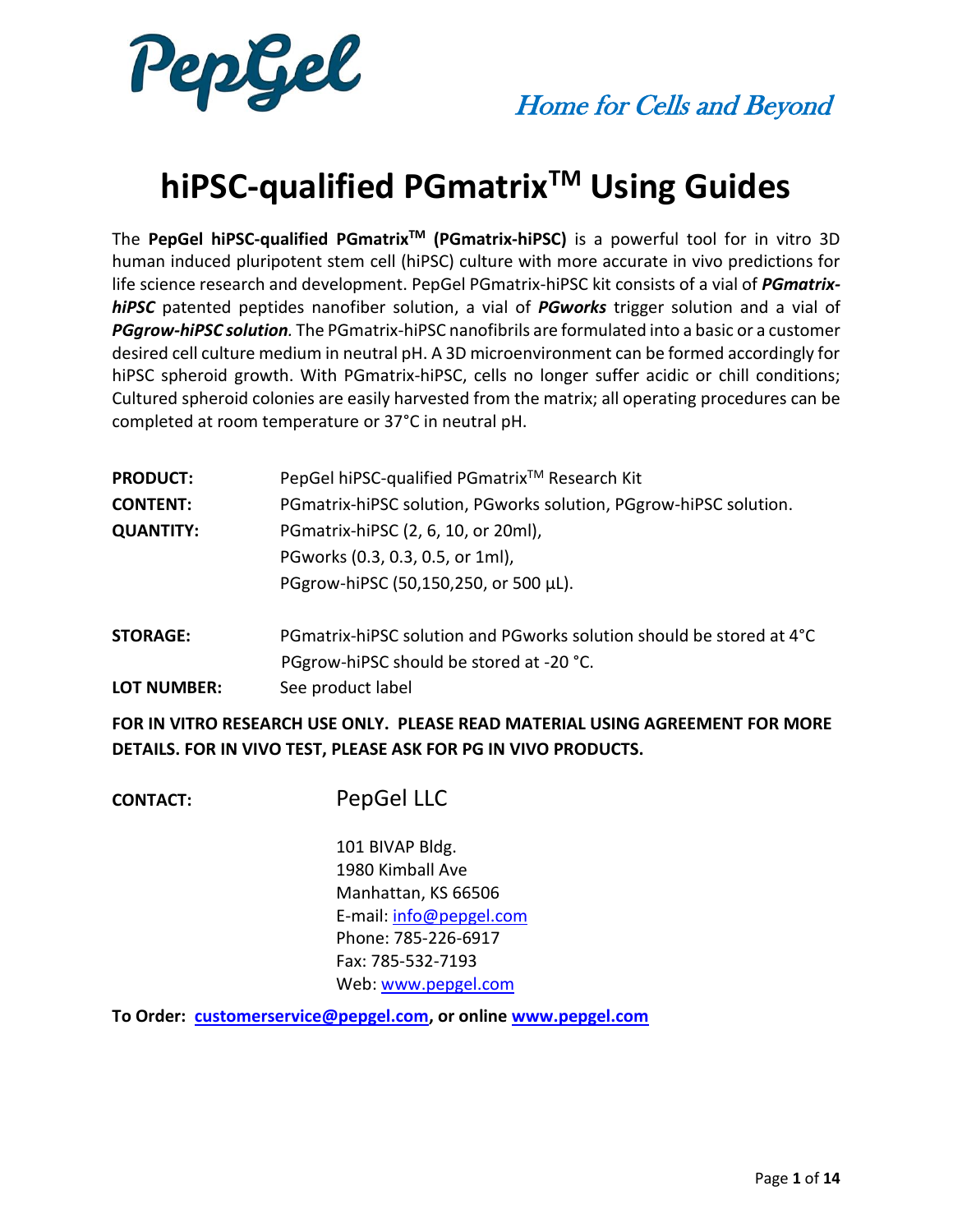

# **Table of Contents**

| Message III: Examples of Cell Density and Gel Concentration4 |
|--------------------------------------------------------------|
|                                                              |
|                                                              |
|                                                              |
|                                                              |
|                                                              |
|                                                              |
|                                                              |
|                                                              |
|                                                              |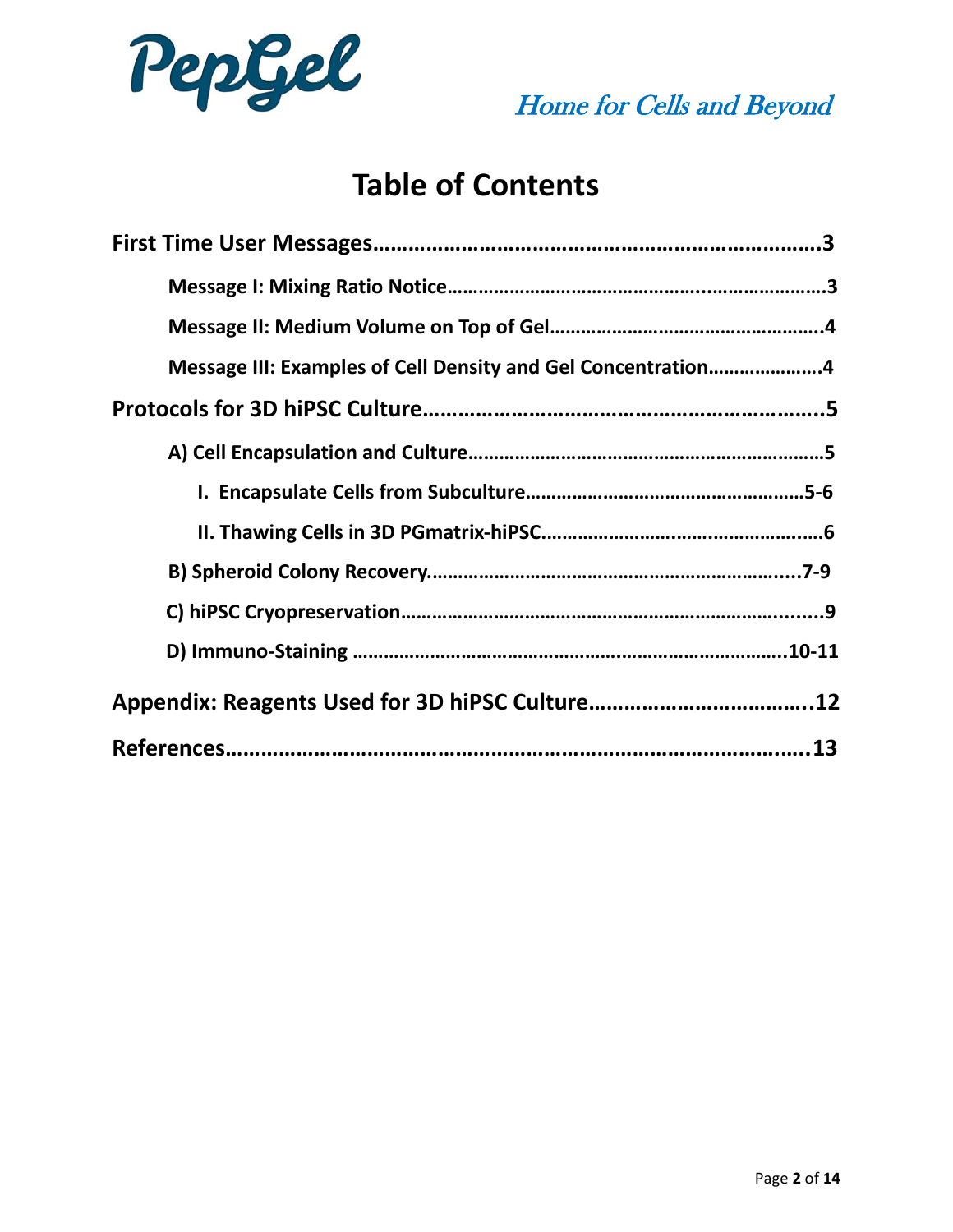

## **FOR FIRST TIME USER, PLEASE READ THE FOLLOWING THREE MESSAGES**

## *MESSAGE I:* **Mixing Ratio Notice**

The PGmatrix-hiPSC solution (PGmatrix) contains 1% W/V standard peptides. If you are first time user, we recommend using a few mixing ratios in the range of 0.3-0.6% W/V final peptide concentration for hiPSC encapsulation to identify the best mixing ratio for your cells. The following **Table 1** presents two mixing ratios at 0.3% and 0.5% concentration as example, respectively. Please use the following table as reference to mix PGmatrix solution and cell suspension.

**Remember:** add the PGworks to your cell suspension **FIRST** before you mix PGmatrix solution with cell suspension. If you still have questions, please contact technical support by email to [customerservice@pepgel.com](mailto:customerservice@pepgel.com)

| Well         | $0.3\%$ W/V |           |           | $0.5\%$ W/V | <b>Maximum</b> |           |                                |
|--------------|-------------|-----------|-----------|-------------|----------------|-----------|--------------------------------|
| <b>Plate</b> | Cell        | Paworks   | PGmatrix  | Cell        | PGworks        | PGmatrix  | plating                        |
| <b>Size</b>  | suspension  | solution  | solution  | suspension  | solution       | solution  | volume for 1<br>well $(\mu L)$ |
|              | $(\mu L)$   | $(\mu L)$ | $(\mu L)$ | $(\mu L)$   | $(\mu L)$      | $(\mu L)$ |                                |
| 6            | 1360        | 40        | 600       | 960         | 40             | 1000      | 2000                           |
| 12           | 680         | 20        | 300       | 480         | 20             | 500       | 1000                           |
| 24           | 340         | 10        | 150       | 240         | 10             | 250       | 500                            |
| 48           | 170         | 5         | 75        | 120         | 5              | 125       | 250                            |

**Table 1: Examples of Mixing ratios of PGmatrix solution, cell suspension and PGworks\* solution and maximum plating volume for 1 well for different plates\*\*.** 

**NOTE: \*PGworks is always 2% of the total volume of PGmatrix + cell suspension + PGworks together. \*\* Nontreated culture plate is recommended for 3D cell culturing in PGmatrix. For hiPSC culture, 0.5% is suitable for all sizes listed for mTeSR based medium, while 0.3% can be used for 48-well and 96-well plates or E8 medium.**

**96** | 68 | 2 | 30 | 48 | 2 | 50 | 100

## *MESSAGE II:* **Add medium on the top of hydrogel to prevent drying and to feed the cells for long term culture**

After hydrogel formation (30 min at 37 °C after mixing), cell medium needs to be added on the top of the gel to provide fresh nutrition and prevent drying for long term culture. The following **Table 2** presents the recommend volume of medium to add to each well based on different well sizes.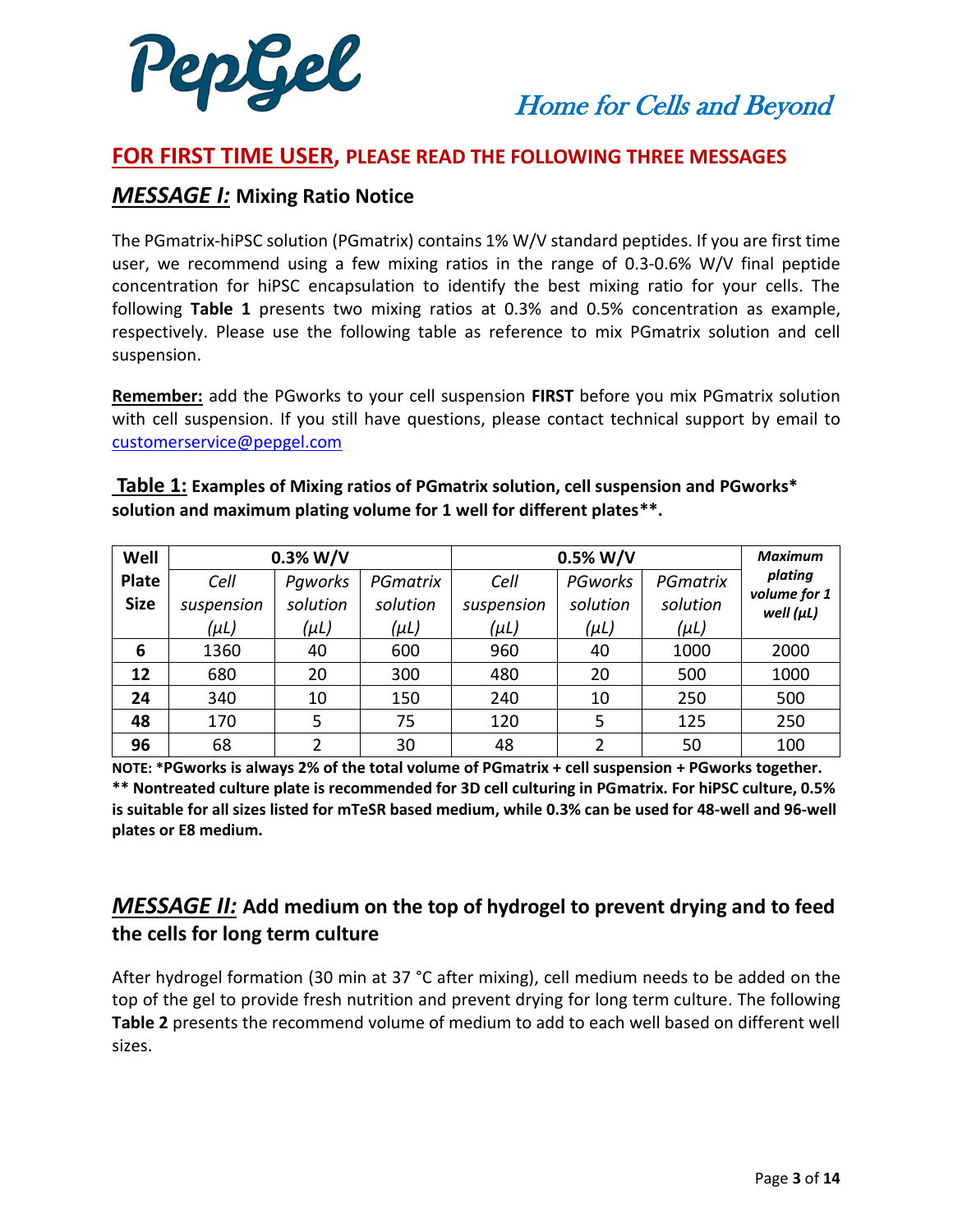



**Table 2: The recommend volume of medium to be added on the top of hydrogel**

|                    | 6-well   | 12-well  | 24-well | 48-well | 96-well     |
|--------------------|----------|----------|---------|---------|-------------|
| Volume to add (µL) | $4000 -$ | $2000 -$ | 1000-   | $500 -$ | $200 - 300$ |
|                    | 5000     | 3000     | 1500    | 700     |             |

## *MESSAGE III:* **Examples of Cell Density and Gel Concentration**

**Table 3***\****: Cell density and gel concentration recommendation for 3D hiPSC cultures in PGmatrix-hiPSC Products**

| <b>Cells</b>               | <b>PGmatrix-</b> | Gel           | <b>Gelation</b> | <b>Cell seeding</b>            | <b>Cell medium</b> |
|----------------------------|------------------|---------------|-----------------|--------------------------------|--------------------|
|                            | hiPSC            | concentration | time            | density                        |                    |
|                            |                  | $(%)**$       | (min)           | (Cell/mL)                      |                    |
| hiPSC derived from         | PGmatrix-        | 0.5           | 30              | $(2-3) \times 10^5$            | mTeSR™1            |
| <b>Fibroblast (Applied</b> | hiPSC            |               |                 |                                | complete medium    |
| <b>Stem Cell)</b>          |                  |               |                 |                                | + PGgrow           |
| <b>Episomal hiPSC</b>      | PGmatrix-        | 0.5           | 30              | $(2.5 - 3.5)$ x10 <sup>5</sup> | mTeSR™1            |
| (Thermofisher)             | hiPSC            |               |                 |                                | complete medium    |
|                            |                  |               |                 |                                | + PGgrow**         |

**\****Note:* Results reported here are from 48-6 well plate under culturing condition at 37°C and 5% CO<sup>2</sup> and can only be used as reference. It is users' responsibility to use appropriate cell medium and growth supplement or consult with PepGel.

\*\* For E8 medium, 0.3% gel concentration is recommended.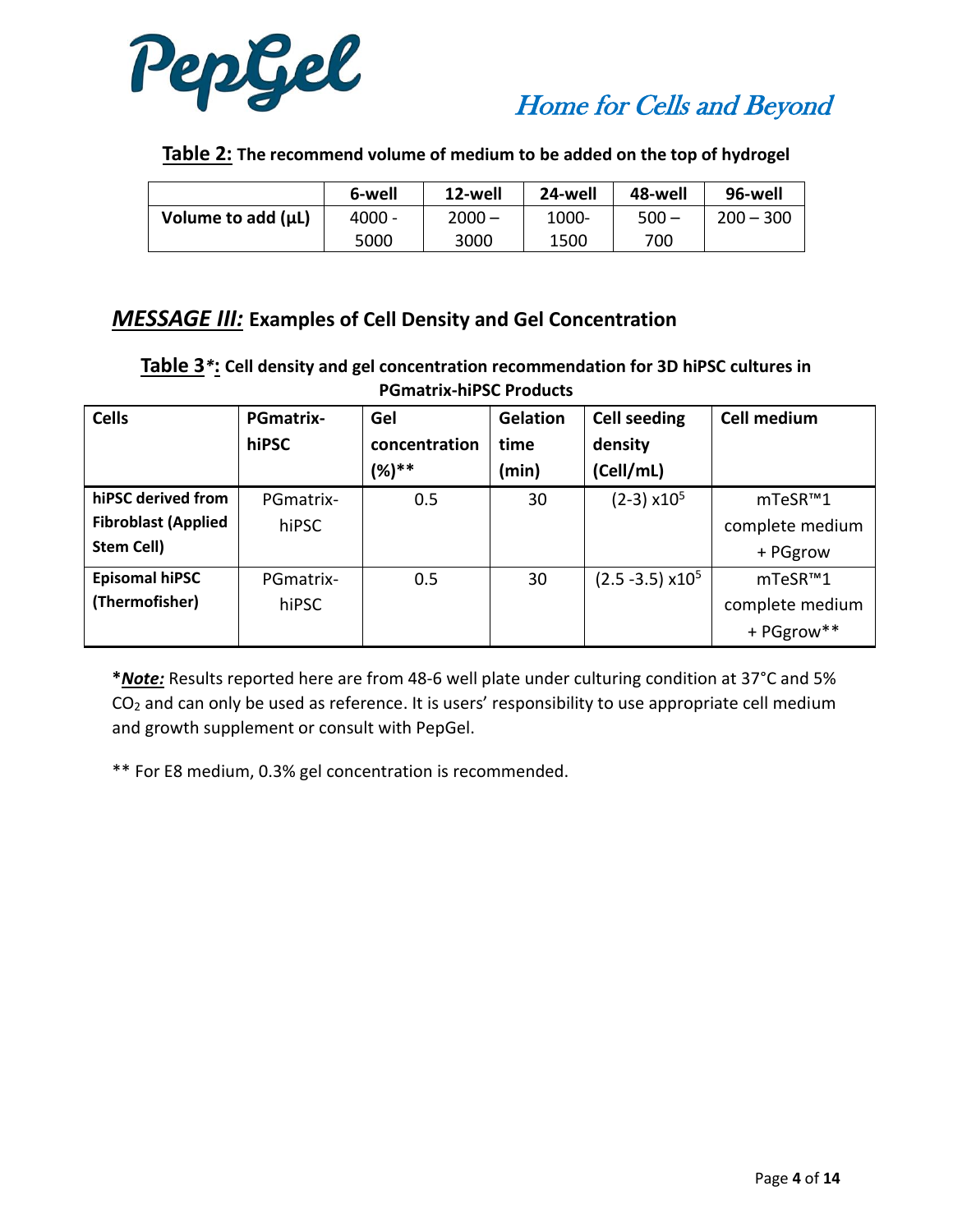

## **Protocols for 3D hiPSC Culture**

## **A) CELL ENCAPSULATION AND CULTURE**

## **I. Encapsulate cells from subculture (2D or 3D) or cryopreserved hiPSC.**

- 1. Bring the PGmatrix solution and PGworks solution to room temperature (15 25 °C) or 37 °C (37 °C water bath).
- 2. To prepare cell medium stock solution, thaw PGgrow-hiPSC (PGgrow)**\*** and add it into mTeSR1 complete medium at ratio 1:1000 v/v (PGgrow : mTeSR1 complete medium).
- 3. Suspend cells in mTeSR1 complete medium supplemented with PGgrow, then add PGworks solution to the cell suspension according to the Mixing Ratio in **Table 1** on page 3, pipet well without introducing air bubbles (always immersing pipet tip in cell solution during pipetting).



4. Mix the PGmatrix solution carefully into the cell suspension of step 3 at the Mixing Ratio indicated in **Table 1** on page 3 (pipet well without introducing air bubbles). Transfer the mixture into the center of each well, then swirl the plate to uniformly cover the entire well bottom surface (For 6 well-plate with larger bottom area, gently hand-shaking the plate front to rear and side to side is necessary for gel to uniformly cover the entire bottom). For cell seeding density and gel concentration, please see examples in **Table 3** on page 4.

*Note:* Please contact PepGel for special medium requirement by email to [customerservice@pepgel.com\)](mailto:customerservice@pepgel.com).



5. Incubate the plate at 37°C (5% CO<sub>2</sub>) for 30 min or longer as needed to complete the gelation.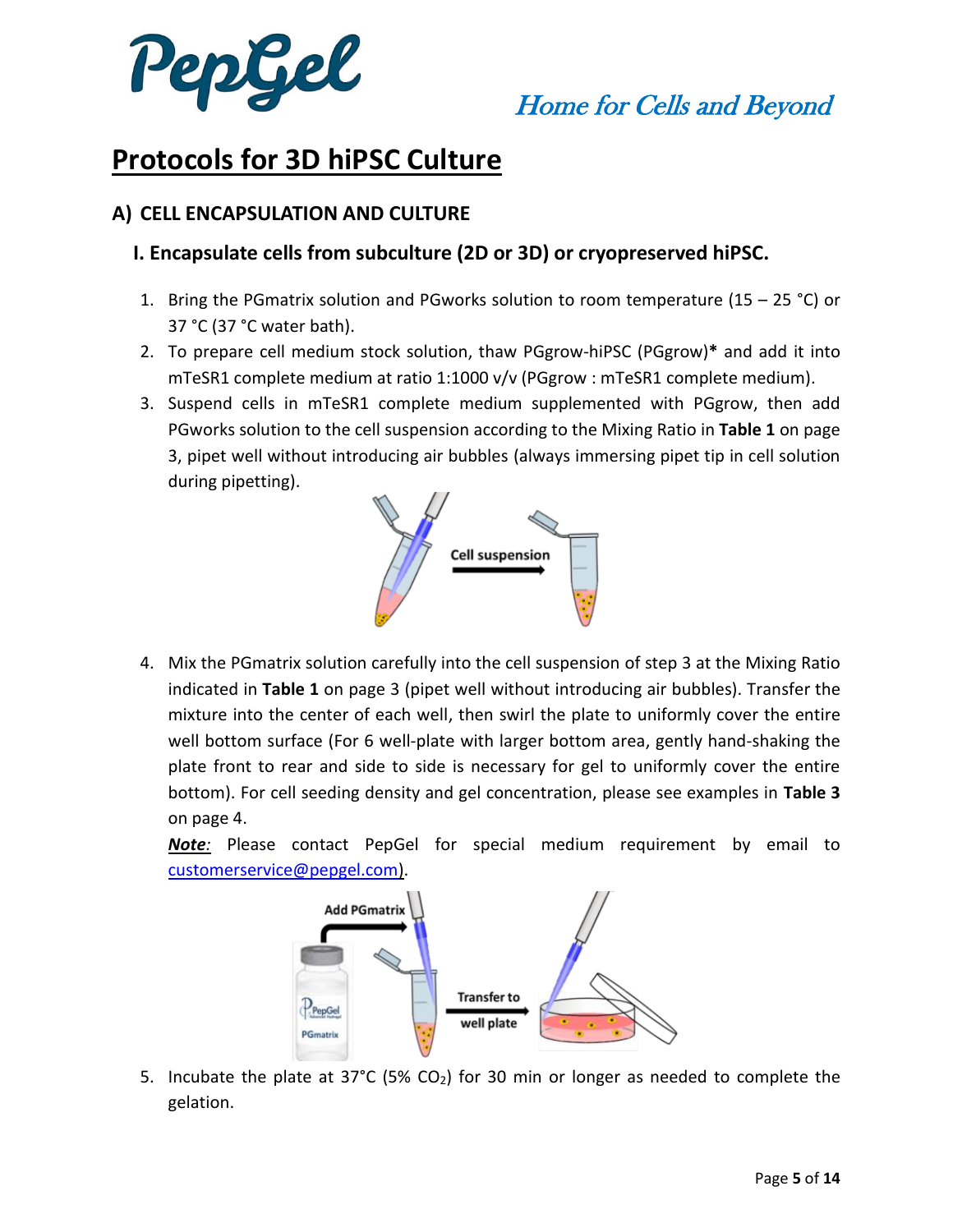

- 6. After gelation, add mTeSR1 complete medium supplemented with PGgrow on top of the gel of each well to prevent the matrix from drying (recommended volume of each well is listed in **Table 2** on page 4). (**Tips**: Gently add cell culture medium along the wall of each well on the top surface without disturbing the hydrogel).
- 7. To feed the cells, change the medium very gently by adding or replacing part (2/3) of medium above the gel with fresh medium every day start from day 2 of each passage. (Tips, usually 60% of the medium is replaced at each time to avoid disruption gel surface).

 **\* PGgrow is used as a cell culture supplement, PGgrow should be diluted into mTeSR1 complete medium immediately before use (see step 2), and use within two weeks after dilution. Medium used for cell culture in this protocol are all supplemented with PGgrow.**

## **II. Thawing hiPSC \***

- 1. Bring the PGmatrix solution and PGworks solution to room temperature (15 25 °C) or 37 °C (37 °C water bath).
- 2. To prepare cell medium stock solution, thaw PGgrow and add it into mTeSR1 complete medium at ratio 1:1000 v/v (PGgrow : mTeSR1 complete medium).
- 3. Thaw the vial with frozen hiPSC by gently agitating in a 37 °C water bath. To reduce the possibility of contamination, keep the O-ring and cap out of the water.
- 4. Remove the vial from the water bath as soon as the contents start to thaw. Pre-warm mTeSR1 complete medium to room temperature and add 1 mL to the vial and pipette until the cell suspension is totally thawed.
- 5. Transfer the cell suspension to a 15 mL conical tube, and use another 1 mL of mTeSR1 complete medium to rinse the vial for the remaining cells, and combine the solution to the conical tube.
- 6. Dilute the mixture to 10 mL by using mTeSR1 complete medium. And centrifuge at 200 g for 5 min.
- 7. Remove the supernatant and resuspend the cell pellet gently in mTeSR1 complete medium supplemented with PGgrow (the medium stock solution from step 2).
- 8. Follow the steps 3-7 in **section I "Encapsulate cells from subculture (2D or 3D) or cryopreserved hiPSC"** for the hiPSC encapsulation in 3D PGmatrix-hiPSC.

**\* The recommended hiPSC seeding density from thawing in hiPSC-qualified PGmatrix can be higher (i.e. 3-4 x10<sup>5</sup> cell/mL) than encapsulation cells from subculture in order to maintain good cell viability and proliferation.**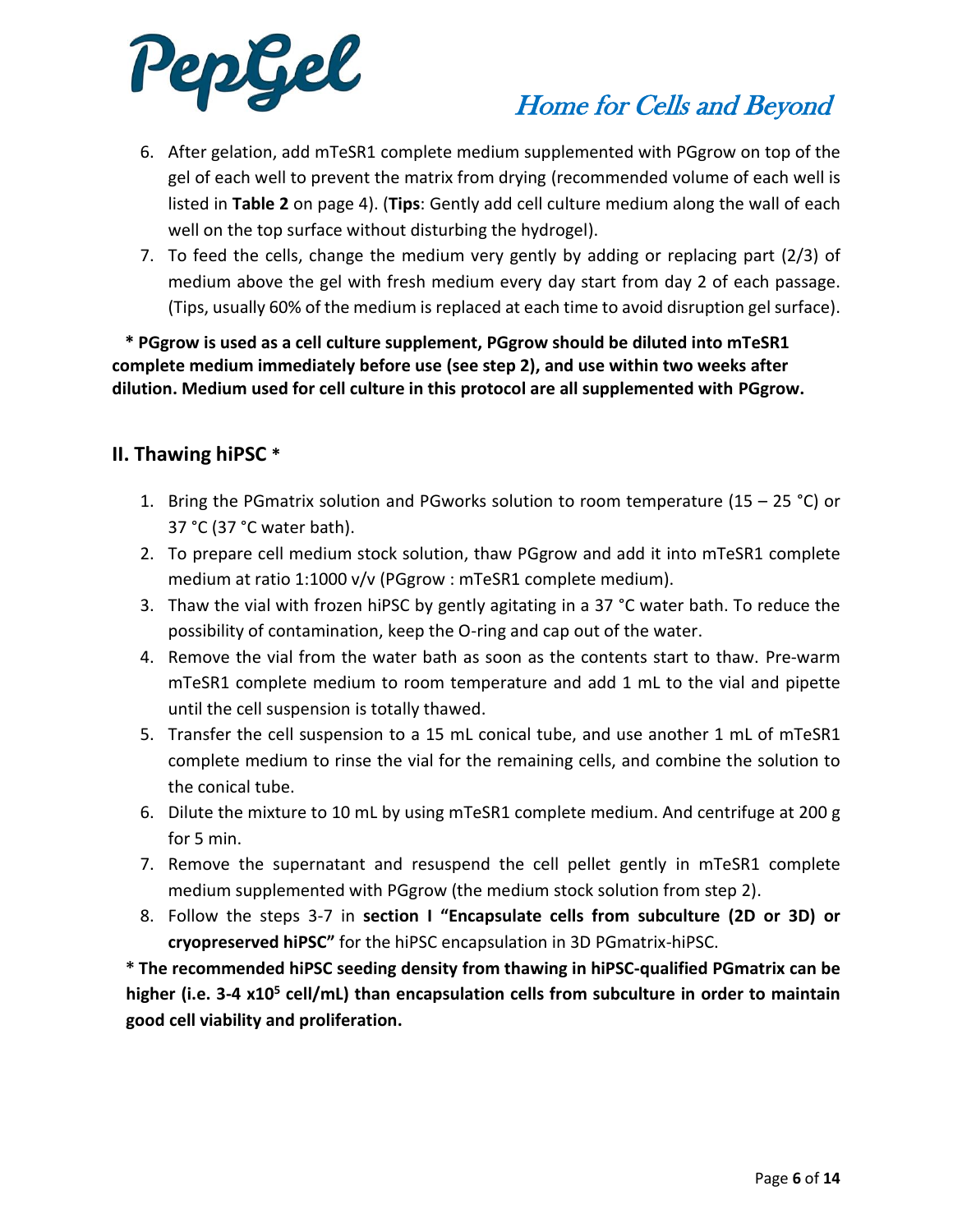

## **B) hiPSC SPHEROID RECOVERY FOR PASSAGING, COUNTING AND DOWNSTREAM APPLICATIONS (A Quick Example in #6 below for new users)**

- 1. **Gel disruption:** First transfer about 1/3 of the culture medium to a conical centrifuge tube A, then mechanically disrupt the gel **THOROUGHLY** by pipetting the mixture of gel and the remaining medium (\*\*gel disruption thoroughly is very important for the cell isolation from the gel), then transfer the mixture to conical centrifuge tube A (recommended conical centrifuge tube size vs well-plate size are listed in **Table 4**).
- 2. **Rinse the well:** Use PBS or DPBS (without  $Mg^{2+} / Ca^{2+}$ ) to rinse the well and combine the solution to the centrifuge tube A. Recommend using DPBS volume as double the maximum plating volume for each well listed in Table 1 (i.e., 200 µL DPBS for 96-well plate or 1000 µL DPBS for 24-well plate to rinse the well).
- 3. **Gel dilution:** Pipette the mixture in tube A **THOROUGHLY** and add additional PBS or DPBS to further dilute the mixture by 20-25 folds of the original plating volume (see examples in **Table 4**) and mix well.
- 4. **Centrifuge:** Centrifuge at 200-400 g for 5-6 min using swing bucket centrifuge. Longer time and higher centrifuge force are used for large sample size such as 50 ml. Discard supernatant and collect the cell pellet (**Tips:** when approaching the bottom of tube A, use 1 ml pipette to gently remove the supernatant without disturbing the cell spheroid pellet).

## **Table 4\*: The recommended conical centrifuge tube size vs well-plate size for gel dilution**

|                                                                                | 6-well       | 12-well      | 24-well     | 48-well     | 96-well         |
|--------------------------------------------------------------------------------|--------------|--------------|-------------|-------------|-----------------|
| Total plating volume per well                                                  | $2000 \mu L$ | $1000 \mu L$ | $500 \mu L$ | $250 \mu L$ | $100 \mu L$     |
| Final volume of diluted gel and<br>cell mixture from one well<br>(20-25 folds) | 40-50 mL     | 20-25 mL     | 10-12.5 mL  | $5-6.5$ mL  | $2 - 2.5$ mL    |
| Suggested conical tube size                                                    | 50 mL**      | 50 mL        | 50 mL ***   | 15 mL       | 5 <sub>mL</sub> |

**\* The conical tube size suggested here is only good for one well cultured cell harvesting. If more than one well cultured cells are harvested at the same time, the tube size need to be larger accordingly. For example, 50 mL tube can be used for harvesting no more than 3 wells of 24-well plate at the same time (3 x 12.5 mL=37.5 mL).**

**\*\* For better pipetting result, two of 50 mL tubes are recommended for one well of 6-well plate cell harvesting, each tube can hold equally 20-25 mL of cell and gel mixture.** 

\*\*\***50 mL tube isrecommended for better pipetting result, then the mixture will be transferred to one 15 ml conical tube for centrifuge in order to easily collect hiPSC pellet.**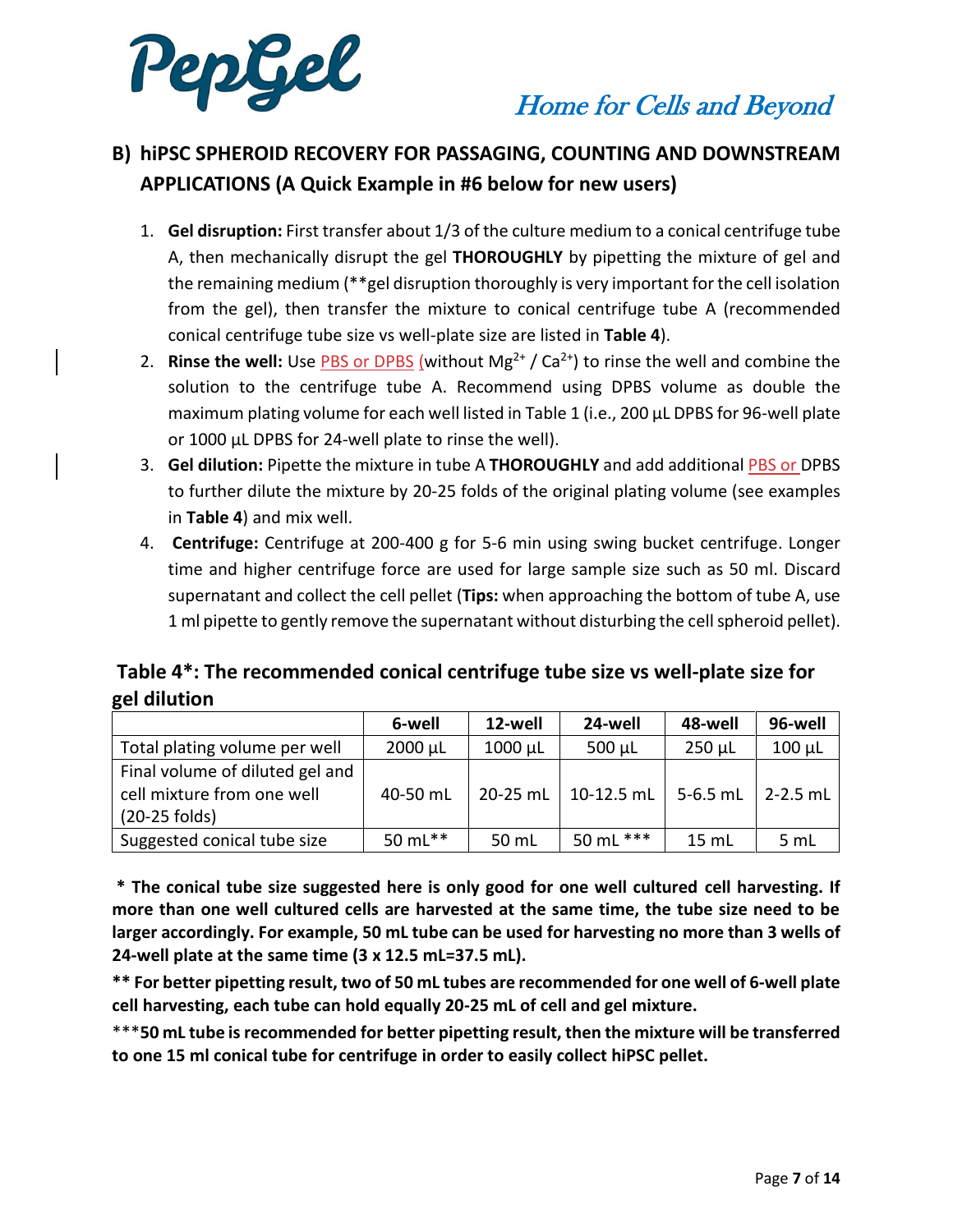

## Home for Cells and Beyond

### 5. **hiPSC spheroid colony breakup (dissociation)**

- − To break the hiPSC spheroid colony, add TrypLE™ Express Enzyme (1X) to the spheroids pellet, and the volume depends on the spheroids amount and size. *For example,* hiPSC cell pellet harvested from 1 wells of 24-well plate at Day 5 with seeding density 2 x10<sup>5</sup> cell/mL needs 1 mL TrypLE Express Enzyme (1X) to break up the spheroids, and final single hiPSC amount is 1-1.5 x10<sup>6</sup> cells.
- Mix gently to disrupt the cell spheroids pellet, then incubate at  $37^{\circ}$ C (5% CO<sub>2</sub>) for 10 -20 min. The incubation time may change accordingly, depending on the hiPSC spheroids size.

**Tips:** At around 10 min of incubation, pipet the spheroids and TrypLE Express Enzyme (1X) solution mixture gently to help breaking the spheroids, then observe the cell cluster size under the microscope to determine if it needs to extend incubation time. If the majority of the cells (90%) become single cells, then it is ready for next step. If you prefer larger cell cluster for passage, you can shorten incubation time as needed.

- − After incubation, add mTeSR1 complete medium equal to half volume of TrypLE Express Enzyme (1X) solution used to each tube (i.e., 1-1.5 x10<sup>6</sup> cells need 0.5 mL mTeSR1), centrifuge at 200g for 5 min.
- Discard supernatant and re-suspend the pellet in mTeSR1 complete medium supplemented with PGgrow for further cell counting or cell passage.

**Note:** TrypLE Express Enzyme (1X) is highly recommended for hiPSC spheroids dissociation. Usually, the dissociated hiPSC (single and small clusters) has viability above 95%, compared to 80-85% if 0.05 mM EDTA is used for hiPSC spheroids dissociation.

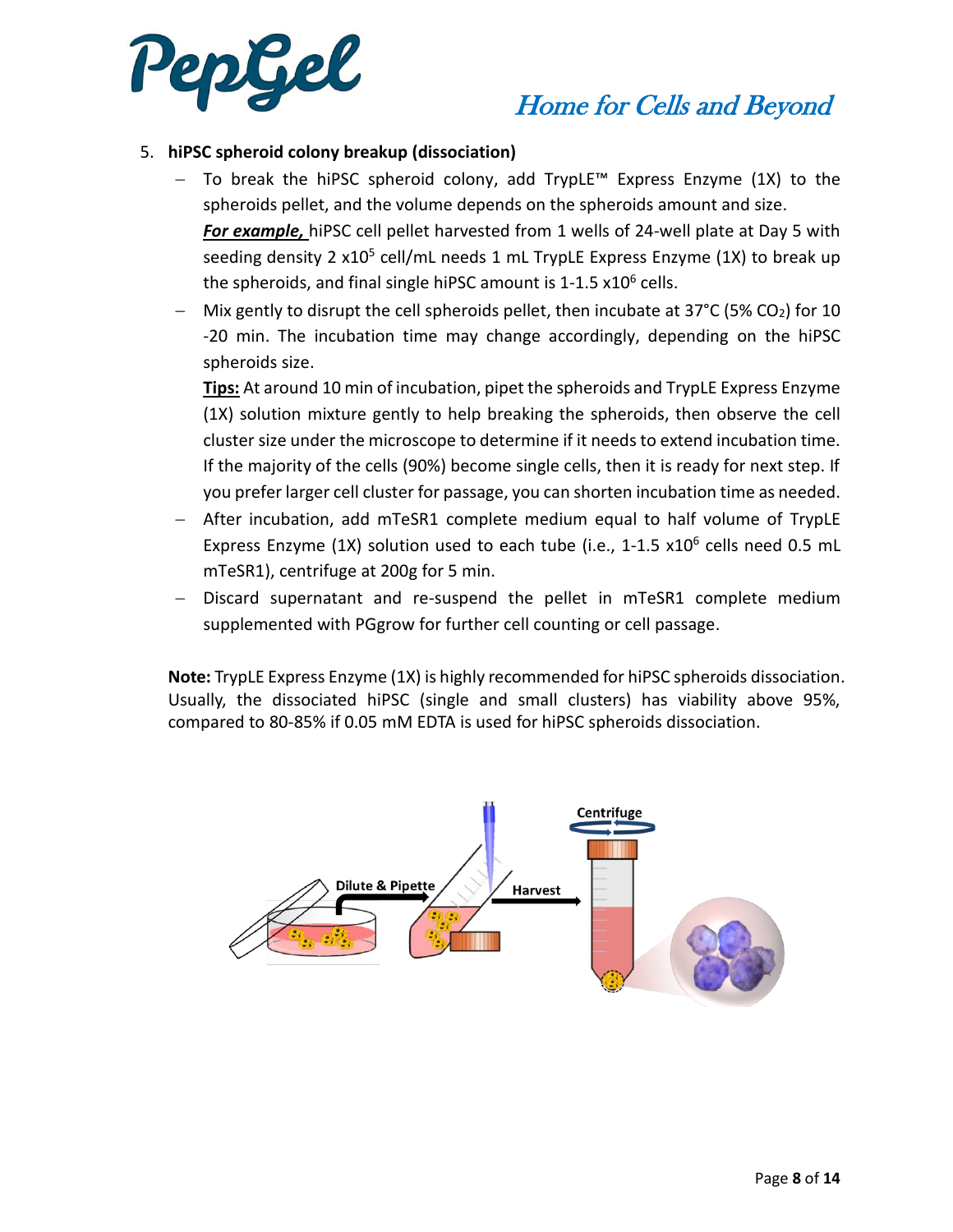

### **6. Quick Example for cell spheroid recovery using 24-well**

hiPSC seeding density is 2 x 10<sup>5</sup> cell/mL (seeding number is 1 x 10<sup>5</sup> cell/well), hydrogel (encapsulated with cells in it) plating volume is 500 μL/well with 1500 μL culture medium on top, and cultured for 5 days.

**Gel disruption:** First transfer 500 μL of the culture medium to a 50 mL conical centrifuge tube A, then mechanically disrupt the gel **THOROUGHLY** by pipetting the mixture of gel and the remaining medium (\*\* gel disruption thoroughly is very important for the cell isolation from the gel), then transfer the mixture to the 50 mL conical centrifuge tube A.

**Rinse the well:** Use 1000 μL Dulbecco's Phosphate-Buffered Saline (DPBS, without Mg<sup>2+</sup>/  $Ca^{2+}$ ) to rinse the well and combine the solution to the 50 ml centrifuge tube A, and mix thoroughly.

**Gel dilution:** add additional 10-15 mL DPBS to further dilute the mixture, and mix well.

**Centrifuge:** Transfer the mixture into a 15 mL conical centrifuge tube and centrifuge at 200 g – 400 g for 5 min using swing bucket centrifuge. Discard supernatant and collect the spheroid pellet for further application (**Tips:** when approaching the bottom of tube A, use 1 mL pipette to gently remove the remaining supernatant without disturbing the cell pellet), or break the spheroid into smaller cluster or single cells following the procedure in #5 above.

### **C) hiPSC CRYOPRESERVATION**

- 1. Resuspend hiPSC pellet (single cell or small clusters) in ESC-Sure™ Human ESC Freezing Medium or complete growth medium with 5%-10% DMSO to a concentration of  $1 \times 10^6$  to 5 x 10<sup>6</sup> cells/mL. Allow the cells to sit at room temperature 15 min, so the cryoprotectant can diffuse into the cell.
- 2. Cells should be frozen slowly at  $1 \degree C/m$ in. This can be achieved by using a programmable cooler or using Mr. Frosty Freezing container with isopropanol placed in a -80 °C freezer for at least 24 hours.
- 3. Quickly transfer the vial to liquid nitrogen or -130 °C freezer for long term storage.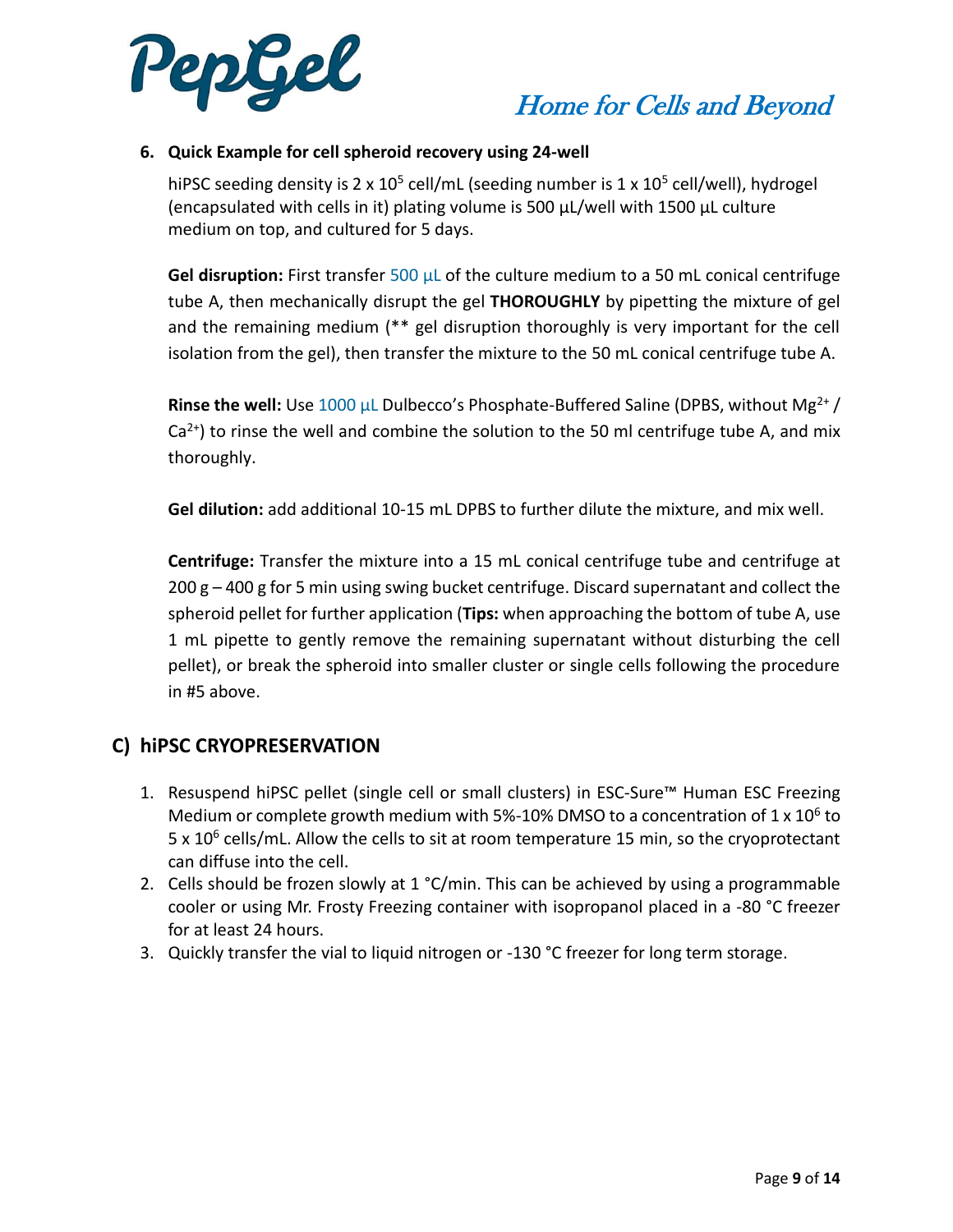

## **D) IMMUNO-STAINING**

- 1. Gently remove the "free" medium on top of the gel in the culture well
- 2. Gently rinse the gel surface once with DPBS (without  $Ca^{2+}$  and Mg<sup>2+</sup> ions)
- 3. Fix cells in gels with 10% neutral buffered formalin for 30-40 min
- 4. Wash the formalin out twice with DPBS (without  $Ca^{2+}$  and Mg<sup>2+</sup> ions), 15 min for each rinsing.
- 5. Prepare washing buffer and blocking solution
	- A): Washing buffer: DPBS (with Ca<sup>2+</sup> and Mg<sup>2+</sup> ions) + 0.2% triton X-100 + 0.1% cold water fish gelatin
	- B): Blocking solution: washing buffer + 10% serum from the same source animal as the secondary antibody. Mix blocking solution thoroughly by pipetting
	- C): Filter through syringe filter (Millex GP .22 micrometer PES membrane). Part of the solution will be lost due to filter clogging. Mix at least one more mL more than you need.

 *Note:* Blocking solution should be prepared just before applying it to the sample.

6. Remove the DPBS on top of the gel, add washing buffer and incubate at room temperature for 10 min. Wash twice.

*Note:* If the sample is not blocked and stained immediately, it can be stored after adding washing buffer. To store the sample, the plate should be sealed with parafilm and stored at  $4^{\circ}$ C.

- 7. Blocking (Day 1): Remove the washing buffer, add blocking solution to the fixed samples (i.e., 500-800 µL per well blocking solution for 24-well plate). Let set overnight (or > 12 hrs).
- 8. Primary Antibody (1AB) (Day 2)
	- A) Prepare primary antibody solution by adding the primary antibody solution to washing buffer. The primary antibody concentration for 3D staining can be similar or higher than that is used for 2D culture staining. Typically, dilute primary antibody with washing buffer at ratio 1:100 <sup>[reference <u>9</u>]. (i.e., Goat Oct 3/4 antibody (N-19) with final</sup> concentration of 3  $\mu$ g/mL was used for hiPSC staining directly in 3D PGmatrix)<sup>[9]</sup>.
	- B) Add primary antibody solution to the gel, incubate at room temperature overnight

**Note:** Use sufficient volume of antibody solution to completely soak the gel (i.e., 1 mL for gel in 24-well plate, 500 µL for gel in 48-well plate).

C): Process one sample without 1AB as a negative control to assess background staining

- 9. Rinse (Day 3): Rinse with washing buffer 4 times (2 hrs per wash)
- 10. Secondary antibody (2AB) (Day 3)
	- A) Prepare secondary antibody solution by adding the secondary antibody solution to washing buffer. The secondary antibody concentration for 3D staining can be similar or higher that that is used for 2D culture staining. Typically, using the concentration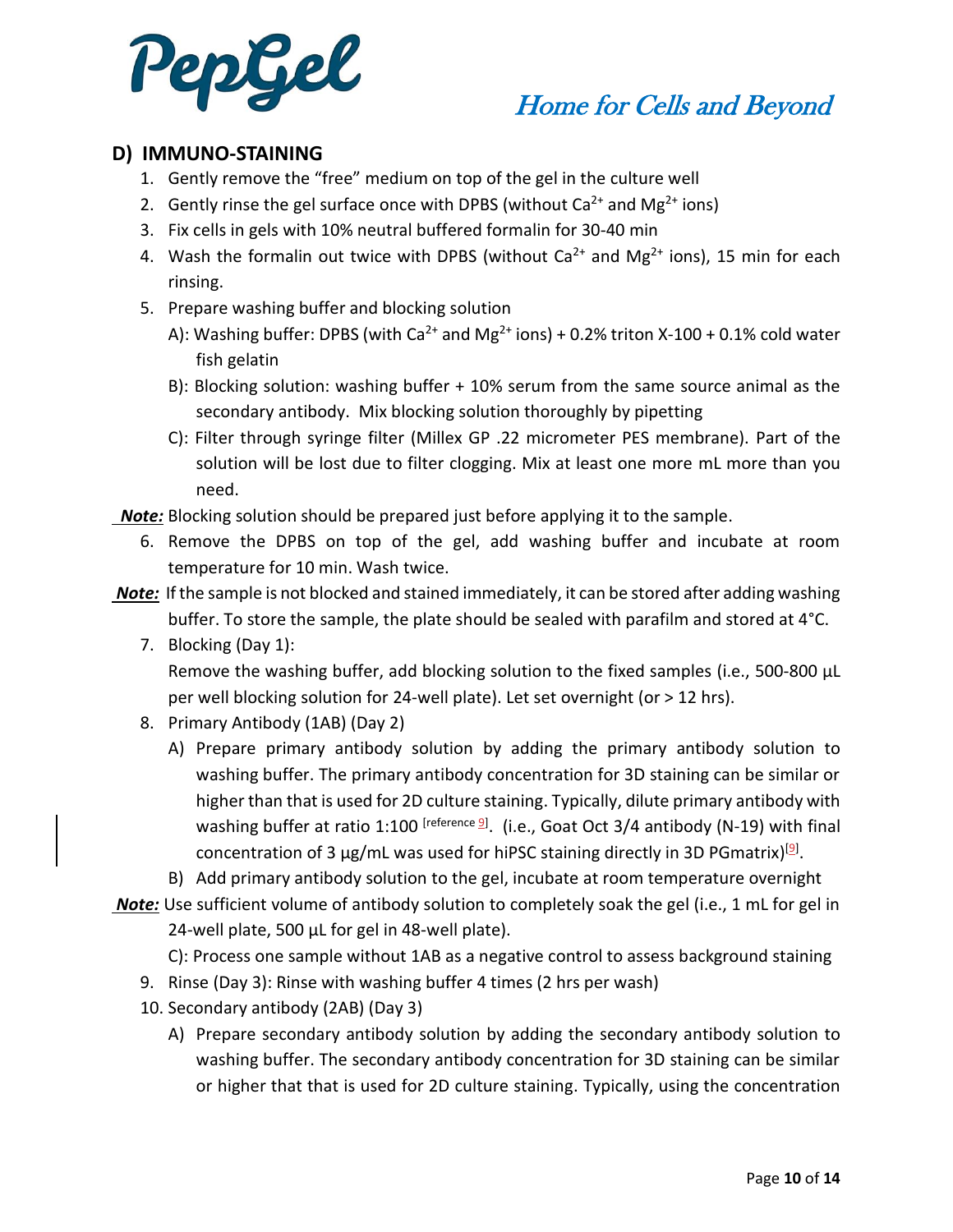

recommended by vendor or determined empirically <sup>[reference 8]</sup>. (i.e., Rabbit anti-goat  $\lg G$  (H+L) 2<sup>nd</sup> antibody alexa fluor 488 with final concentration of 5  $\mu g/mL$  was used for hiPSC staining directly in 3D PGmatrix).

- B) Wrap the plate with aluminum foil, incubate at room temperature, overnight (or  $>12$ hrs).
- 11. Rinse and Imaging (Day 4)
	- A): Rinse at least 6 times (1 hr per wash) with washing buffer
	- B): Replace washing buffer with Glycerin for imaging
	- C): Proceed with imaging

*Note:* 1. To achieve a strong and specific signal, it is necessary to thoroughly block nonspecific binding of antibodies to the gel matrix (PGmatrix) as well as allowing diffusion of antibodies through the gel matrix (PGmatrix). Therefore, extended blocking and incubation times, and multiple washes are required.

 2. Since it is a 3D system, the background is influenced by other cells at different planate positions. Therefore, post-processing of images may be needed to reduce background brightness.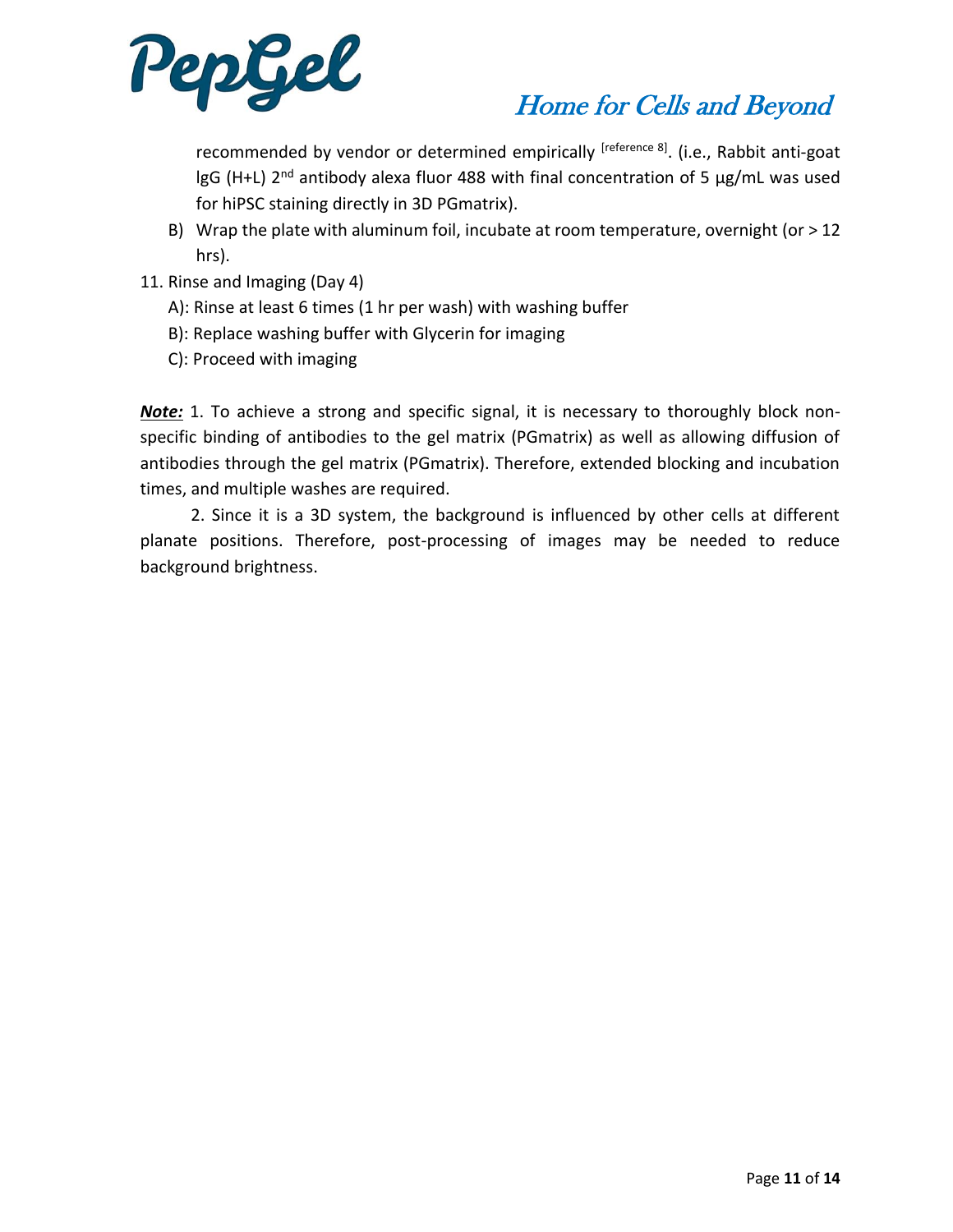

# **Appendix**

## **Table 5: Reagents used for 3D hiPSC culture in PGmatrix-hiPSC and immunestaining for the reference data provided in this guidance**

| <b>Reagents</b>                               | Catalog #     | <b>Suppliers</b>                 |
|-----------------------------------------------|---------------|----------------------------------|
| Human induced pluripotent stem cell (hiPSC)   | ASE-9203      | Applied Stem Cell                |
|                                               | A18945        | Thermofisher                     |
| mTeSR™1 / mTeSR™1 Plus medium                 | 05850 / 05825 | <b>Stem Cell Technology</b>      |
| E8                                            | A1517001      | Thermofisher                     |
| Dulbecco's Phosphate-Buffered Saline (DPBS)   | D8537         | Sigma-Aldrich                    |
| TrypLE <sup>™</sup> Express Enzyme (1X)       | 12604021      | <b>Thermal Scientific Fisher</b> |
| <b>EDTA</b>                                   | IB70185       | MidSci                           |
| 10% neutral buffered formalin                 | 23-305510     | <b>Fisher Scientific</b>         |
| Triton X-100                                  | T8787         | Sigma-Aldrich                    |
| Cold water fish gelatin (Teleostean Gelatin)  | G7765         | Sigma-Aldrich                    |
| Normal rabbit serum control                   | 31883         | <b>Thermo Fisher Scientific</b>  |
| Goat Oct $3/4$ antibody (N-19) 100 $\mu$ g/mL | sc-8628       | Santa Cruz Biotechnology         |
| Rabbit anti-goat lgG(H+L) 2nd antibody alexa  | A-11078       | <b>Thermo Fisher Scientific</b>  |
| fluor 488                                     |               |                                  |
| ESC-Sure™ Human ESC Freezing Medium           | ASM-5004      | Applied Stem Cell                |
| Mr. Frosty™ Freezing container                | 5100-0001     | <b>Thermo Fisher Scientific</b>  |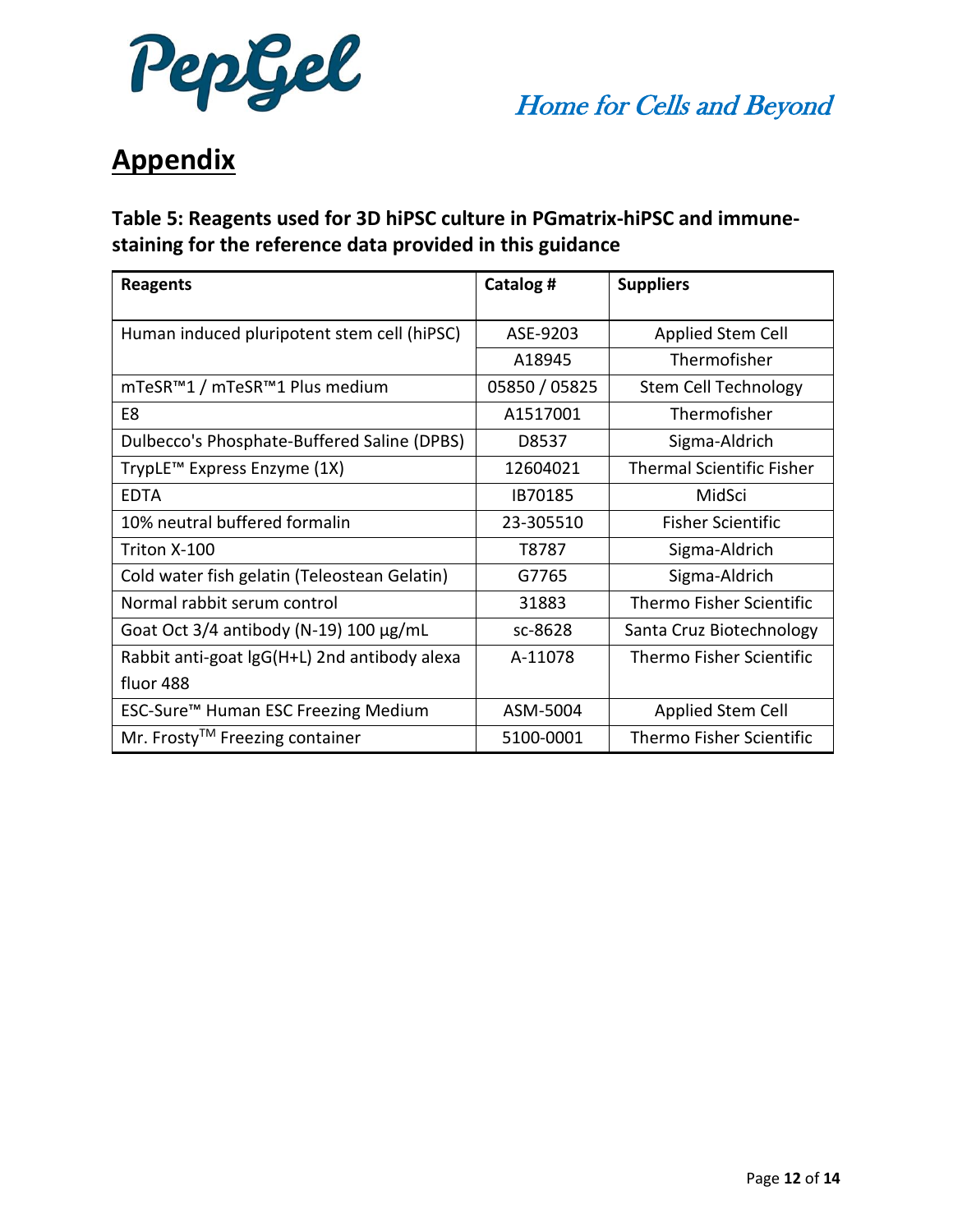

## **REFERENCE**

- 1. Soltantabar P, Calubaquib EL, Mostafavi E, Ghazavi A, Stefan MC. Heart/liver-on-a-chip as a model for the evaluation of cardiotoxicity induced by chemotherapies. Organs-on-a-Chip. 2021 Nov 1;3:100008.
- 2. Li Q, Qi G, Liu X, Bai J, Zhao J, Tang G, Zhang YS, Chen-Tsai R, Zhang M, Wang D, Zhang Y. Universal Peptide Hydrogel for Scalable Physiological Formation and Bioprinting of 3D Spheroids from Human Induced Pluripotent Stem Cells. Advanced Functional Materials. 2021:2104046.
- 3. Carter T, Qi G, Wang W, Nguyen A, Cheng N, Ju YM, Lee SJ, Yoo J, Atala A, Sun XS. Self-Assembling Peptide Solution Accelerates Hemostasis. Advances in Wound Care. 2020. [\(https://www.liebertpub.com/doi/abs/10.1089/wound.2019.1109\)](https://www.liebertpub.com/doi/abs/10.1089/wound.2019.1109)
- 4. Harrison R, Luckett J, Marsh S, Lugo Leija HA, Salih S, Alkharji R, Sottile V. Magnetically Assisted Control of Stem Cells Applied in 2D, 3D and In Situ Models of Cell Migration. Molecules. 2019 Jan;24(8):1563.
- 5. Zhu Q, Hamilton M, Vasquez B, He M. 3D-printing enabled micro-assembly of a microfluidic electroporation system for 3D tissue engineering. Lab on a Chip. 2019;19(14):2362-72.
- 6. Thippabhotla S, Zhong C, He M. 3D cell culture stimulates the secretion of in vivo like extracellular vesicles. Scientific reports. 2019 Sep 10;9(1):1-4.
- 7. Xu J, Qi G, Sui C, Wang W, Sun X. 3D h9e peptide hydrogel: An advanced threedimensional cell culture system for anticancer prescreening of chemopreventive phenolic agents. Toxicology in Vitro. 2019 Dec 1;61:104599.
- 8. Li L, Liu G, Timashev P, Sun XS, Criswell T, Atala A, Zhang Y. Biofabrication of tissue-specific extracellular matrix proteins to enhance the expansion and differentiation of skeletal muscle progenitor cells. Applied Physics Reviews. 2019 Jun 26;6(2):021309.
- 9. Nethercott HE, Brick DJ, Schwartz PH. Immunocytochemical analysis of human pluripotent stem cells. Human Pluripotent Stem Cells: Methods and Protocols. 2011:201- 20.
- 10. Liang J, Liu G, Wang J, Sun XS. Controlled release of BSA-linked cisplatin through a PepGel self-assembling peptide nanofiber hydrogel scaffold. Amino acids. 2017 Dec 1;49(12):2015-21.
- 11. Liang J, Sun XS, Yang Z, Cao S. Anticancer drug camptothecin test in 3D hydrogel networks with HeLa cells. Scientific reports. 2017 Feb 1;7(1):1-9.
- 12. Miller PG, Shuler ML. Design and demonstration of a pumpless 14 compartment microphysiological system. Biotechnology and bioengineering. 2016 Oct;113(10):2213-27.
- 13. Kumar D, Kandl C, Hamilton CD, Shnayder Y, Tsue TT, Kakarala K, Ledgerwood L, Sun X, Huang H, Girod D, Thomas SM. Anti-HGF antibody ficlatuzumab mitigates tumor-